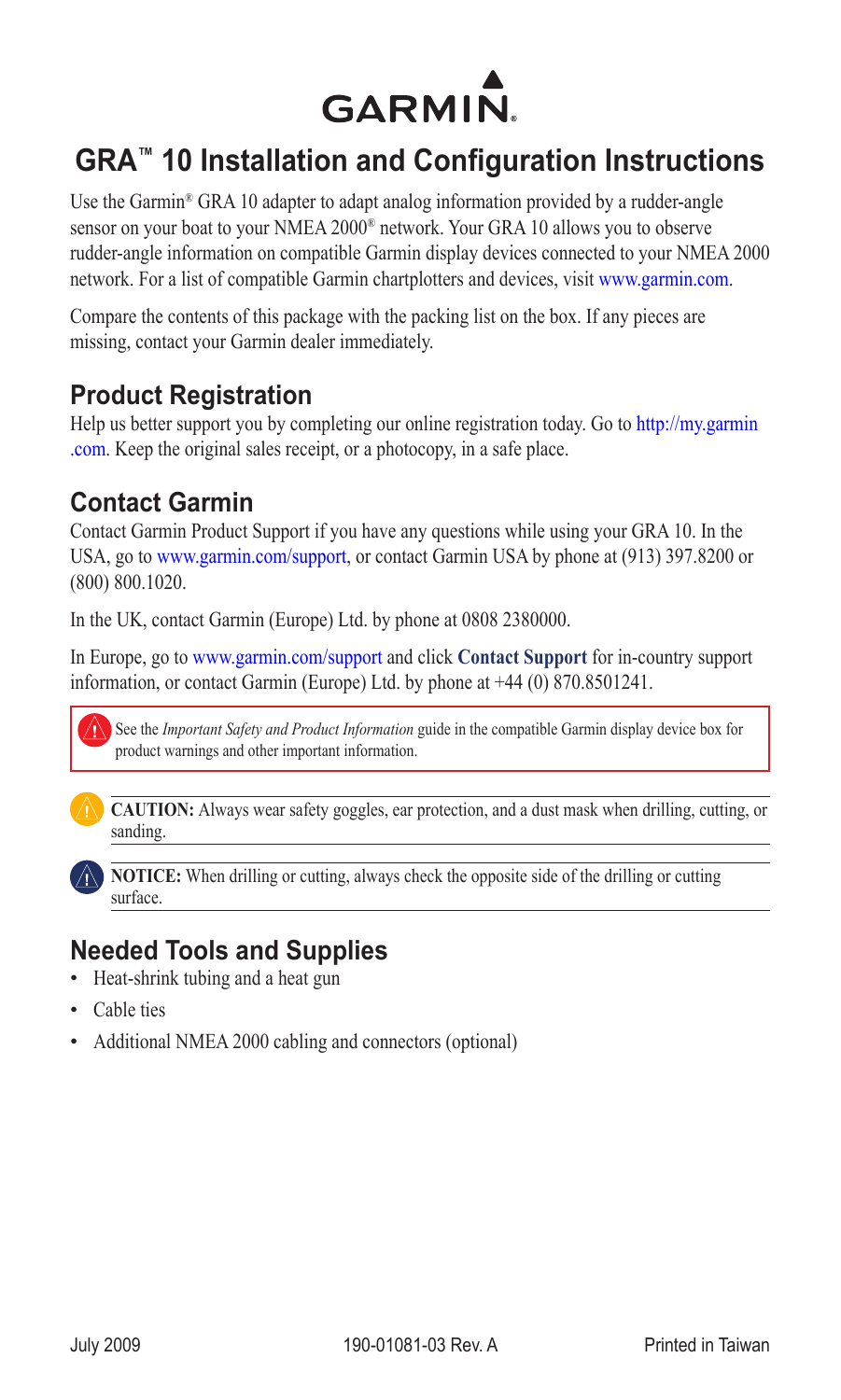# **Determining an Installation Location**

When you are selecting a location to install the GRA 10 adapter, consider the following:

- During installation, you connect the GRA 10 adapter to the analog gauge (or directly to the engine-tilt sensor), and to the NMEA 2000 network. Therefore:
	- Choose a location that is within 173 in. (4.4 m) of the analog gauge (or the engine-tilt sensor) to avoid splicing bare wires.
	- Choose a location between the NMEA 2000 backbone and the analog gauge (or the engine-tilt sensor).
	- If you cannot connect the adapter directly to the NMEA 2000 network, add a drop cable. See [page 3](#page-2-0) for more information.
- The adapter is IEC 60529 IPX7 waterproof, and can be submerged up to 30 minutes at 1 meter. Do not install the adapter in a location where it will be submerged regularly, though the location can be subject to wash-down.
- You can use cable ties (not included) to secure the adapter to an existing structure on your boat.
- You can use mounted-head cable ties (not included) and screws (not included) to secure the adapter to a bulkhead or other suitable surface on your boat.
- Install the adapter at least 2 in. (5 cm) from a magnetic compass to prevent electromagnetic interference, which can cause inaccurate compass readings.

# **Wiring the GRA 10 Adapter**

Connect the GRA 10 adapter either to an analog gauge or to the sensor directly using the bare wires on the wiring harness.

### **Wiring the GRA 10 Adapter to an Analog Gauge**

If your boat has an analog gauge representing the rudder angle, you can wire the GRA 10 adapter directly to the gauge. Consult the owner's manual provided by your boat or sensor manufacturer to determine the ground, sensor, and power (ignition) connections on the gauge. Typically, the power (ignition) connector is labeled with a "+", a "+12V", an "I", or an "IGN" marking. The ground connector is typically labeled with a "-", a " $\frac{1}{x}$ ", or a "G" marking, and the sensor connector is typically labeled with an "S" or a "G" marking. Do not remove any wires from the back of the gauge, and wire the GRA 10 adapter to the gauge according to the following table.

## **Wiring the GRA 10 Adapter Directly to a Rudder-Angle Sensor**

If your boat does not have an analog gauge representing the rudder angle, or if you choose not to wire the adapter to an analog gauge, you can wire the adapter directly to the sensor. Consult the owner's manual provided by your boat or sensor manufacturer to determine the type of sensor (resistive or generic voltage) in use, and the sending and ground terminals on the sensor. Typically, the sending terminal is labeled with an "S" marking for sensor or a "G" marking for gauge, and the ground terminal is typically labeled with a negative sign (-). Wire the GRA 10 adapter to the sensor according to the following table.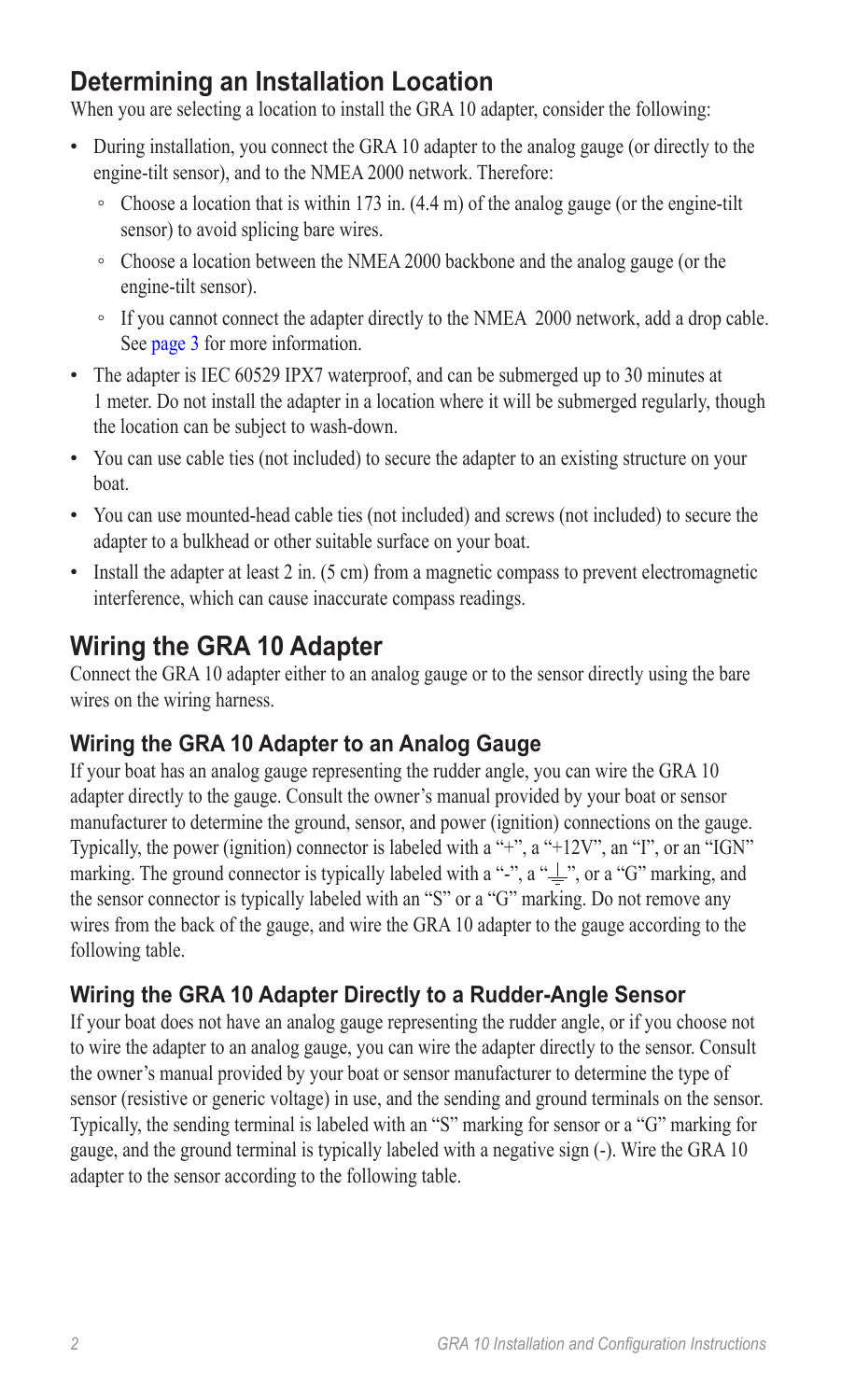| <b>Connection Type</b>           | <b>Wire Color</b> | <b>Gauge or Sensor Terminal</b>   |
|----------------------------------|-------------------|-----------------------------------|
| <b>Analog Gauge</b>              | <b>Blue</b>       | Sensor (S, G)                     |
|                                  | White             | Gauge power (+, +12V, I, IGN)     |
|                                  | Yellow            | Unused                            |
|                                  | <b>Black</b>      | Ground $\left(-, \perp, G\right)$ |
|                                  | Red               | Unused                            |
| <b>Resistive Sensor</b>          | <b>Blue</b>       | Sensor (S, G)                     |
|                                  | White             | Unused                            |
|                                  | Yellow            | Unused                            |
|                                  | Black             | Ground $\left(-, \perp, G\right)$ |
|                                  | Red               | Unused                            |
| Generic Voltage (0-5 Vdc) Sensor | <b>Blue</b>       | Unused                            |
|                                  | White             | Unused                            |
|                                  | Yellow            | Sensor (S, G)                     |
|                                  | <b>Black</b>      | Ground $(-, \perp, G)$            |
|                                  | Red               | 5 V power                         |

**NOTICE:** After connecting the adapter to the gauge or sensor, cover any exposed wires with heatshrink tubing.

### <span id="page-2-0"></span>**Connecting the GRA 10 to a NMEA 2000 Network**

After you have connected the GRA 10 adapter to the analog gauge or to a sensor, connect it to the existing NMEA 2000 network on your boat. If you do not have a NMEA 2000 network on your boat, you must build one. For more information on NMEA 2000 and to purchase additional connectors and cables, go t[o www.garmin.com.](www.garmin.com/)

#### **To connect the GRA 10 adapter to your existing NMEA 2000 network:**

- 1. Determine where to connect the GRA 10 adapter to your existing NMEA 2000 backbone.
- 2. Disconnect one side of a NMEA 2000 T-connector from the backbone. To extend the NMEA 2000 backbone, connect a NMEA 2000 backbone extension cable to the side of the disconnected T-connector.
- 3. Add the included T-connector for the GRA 10 adapter to the NMEA 2000 backbone by connecting it to the side of the disconnected T-connector.
- 4. Connect the NMEA 2000 connector on the GRA 10 adapter to the T-connector added in step 3.
- 5. (Optional) If the GRA 10 adapter cannot connect directly to the NMEA 2000 backbone, route a NMEA 2000 drop cable (not included) to the bottom of the T-connector added in step 3. Use a drop cable with a length up to 20 ft. (6 m). Connect the drop cable to the T-connector and to the NMEA 2000 connector on the adapter.



**NOTICE:** If you have an existing NMEA 2000 network on your boat, it should already be connected to power. Do not connect an additional NMEA 2000 power cable to an existing NMEA 2000 network, because only one power source should be connected to a NMEA 2000 network.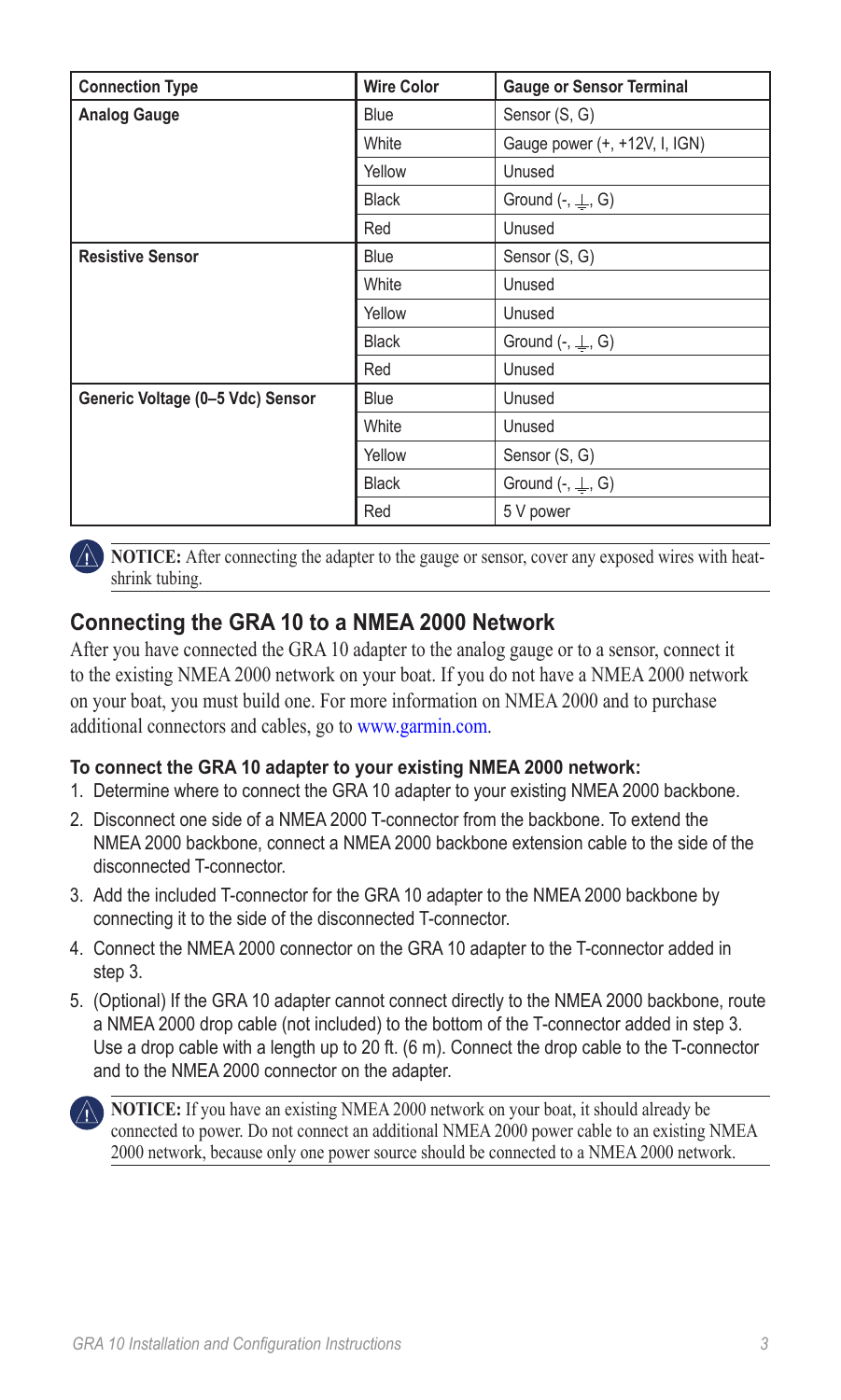

 *GRA <sup>10</sup> adapter NMEA 2000 device (not included) Drop cable (optional - not included) T-connector (one included) Existing NMEA 2000 network*

# **Configuring the GRA 10**

**NOTE:** This section provides specific configuration information for the GRA 10 adapter using your compatible Garmin display device. To access the NMEA 2000 configuration menu on your display device, consult the documentation provided with your display device.

### **Calibrating the Rudder Angle**

To use the GRA 10 adapter, you must calibrate the angle of the rudder that the adapter is associated with.

- 1. Turn the boat ignition key to the On position (not Start).
- 2. From the NMEA 2000 Devices list, select the GRA 10 device.
- 3. Select an option:
	- For most Garmin chartplotters, select **Review** > **Rudder Angle Calibration**. •
	- For other Garmin marine devices, select **Config** > **Rudder Angle Calibration**. •
- 4. Follow the on-screen instructions to calibrate the starboard and port rudder angles.
- 5. Select **OK** when the calibration is complete.

### **Troubleshooting the Gauge Type**

When connected to a gauge, the GRA 10 adapter gauge type is set to **Auto Detect** by default, and the adapter automatically detects the type of gauge it is connected to. If the rudder-angle reading on a connected Garmin chartplotter or marine instrument changes with the engine RPM, the adapter may be detecting the wrong type of gauge.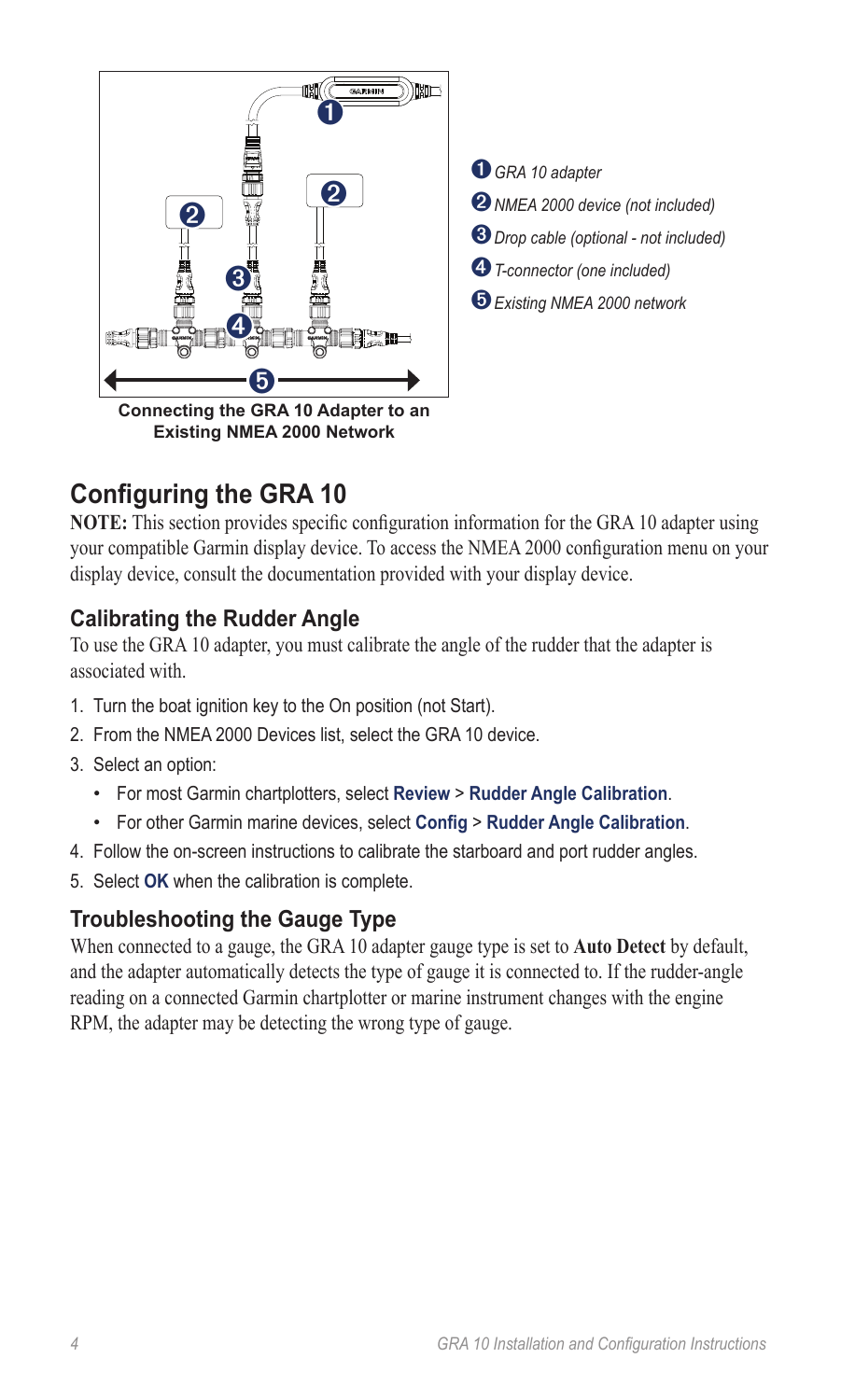#### **To test the gauge-type setting:**

- 1. When the boat is not moving, put the engine in neutral.
- 2. Use the throttle to increase the engine RPM. If the rudder-angle reading changes with the engine RPM, change the gauge type.

#### **To change the gauge type:**

- 1. From the NMEA 2000 Devices list, select the GRA 10 device.
- 2. Select an option:
	- For most Garmin chartplotters, select **Review** > **Gauge Type**. •
	- For other Garmin marine devices, select **Config** > **Gauge Type**. •
- 3. Select an option:
	- To automatically detect the gauge type, select **Auto Detect**. •
	- To indicate a one-coil gauge, select **1 Coil**. •
	- To indicate a two-coil gauge, select **2 Coil**. •
- 4. Perform the gauge-type setting test.

### **Configuring the GRA 10 Adapter if the Rudder Angle Calibration and Gauge Type Selections Are Not Displayed**

Depending on the version of software loaded on your Garmin marine instrument, the specific configuration options may not be displayed on the configuration screens.

#### **To calibrate the rudder angle if the menu option is not displayed:**

To use the GRA 10 adapter, you must calibrate the angle of the rudder that the adapter is associated with.

- 1. Turn the boat ignition key to the On position (not Start).
- 2. From the NMEA 2000 Devices list, select the GRA 10 device.
- 3. Select an option:
	- For most Garmin chartplotters, select **Review** > **Generic Config**. •
	- For other Garmin marine devices, select **Config** >**Generic Configuration**. •
- 4. Move the rudder fully to starboard and observe the angle of the rudder position, in degrees.
- 5. Enter the following command: **"RUDDERPOS="**
- 6. After the command, enter the angle of the starboard rudder position as a whole number greater than **0** and less than **180**, in degrees, followed by **Done**. For example, **RUDDERPOS=45Done**.
- 7. Center the rudder.
- 8. Enter the following command: **" RUDDERPOS=0Done"**
- 9. Move the rudder fully to port and observe the angle of the rudder position, in degrees.
- 10.Enter the following command: **"RUDDERPOS="**
- 11.After the command, enter the angle of the port rudder position as a whole number less than **0** and greater than **-180**, in degrees, followed by **Done**. For example, **RUDDERPOS=- 45Done**.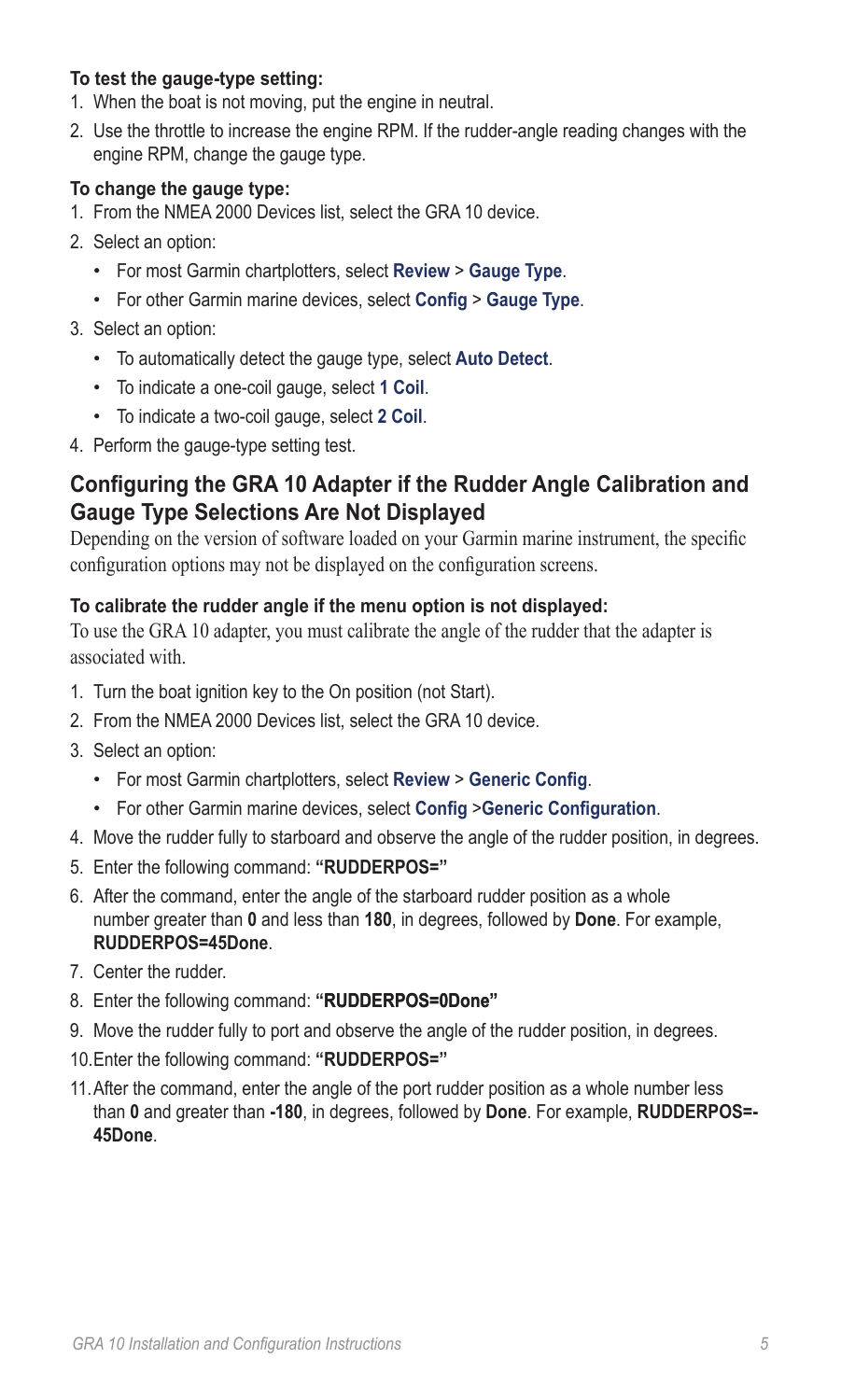#### **To configure the gauge type if the menu option is not displayed:**

When connected to a gauge, the GRA 10 adapter gauge type is set to **Auto Detect** by default, and the adapter automatically detects the type of gauge it is connected to. When you troubleshoot the gauge-type setting, if the rudder-angle reading on a connected Garmin chartplotter or marine instrument changes with the engine RPM, the adapter may be detecting the wrong type of gauge.

- 1. From the NMEA 2000 Devices list, select the GRA 10 device.
- 2. Select an option:
	- For most Garmin chartplotters, select **Review** > **Generic Config**. •
	- For other Garmin marine devices, select **Config** >**Generic Configuration**. •
- 3. Enter the following command: **"GAUGRAYPE="**
- 4. After the command, enter one of the following options:
	- To automatically detect the gauge type, enter **0**, followed by **Done**. For example, **GAUGRAYPE=0Done**.
	- To indicate a one-coil gauge, enter **1**, followed by **Done**. For example, **GAUGRAYPE=1Done**.
	- To indicate a two-coil gauge, enter **2**, followed by **Done**. For example, **GAUGRAYPE=2Done**.

### **Restoring Factory Default Settings**

You will lose all custom configuration settings when you restore factory default settings.

- 1. From the NMEA 2000 Devices list, select the GRA 10 device.
- 2. Select an option:
	- For most Garmin chartplotters, select **Review** > **Generic Config**. •
	- For other Garmin marine devices, select **Config** >**Generic Configuration**. •
- 3. Select **Yes**.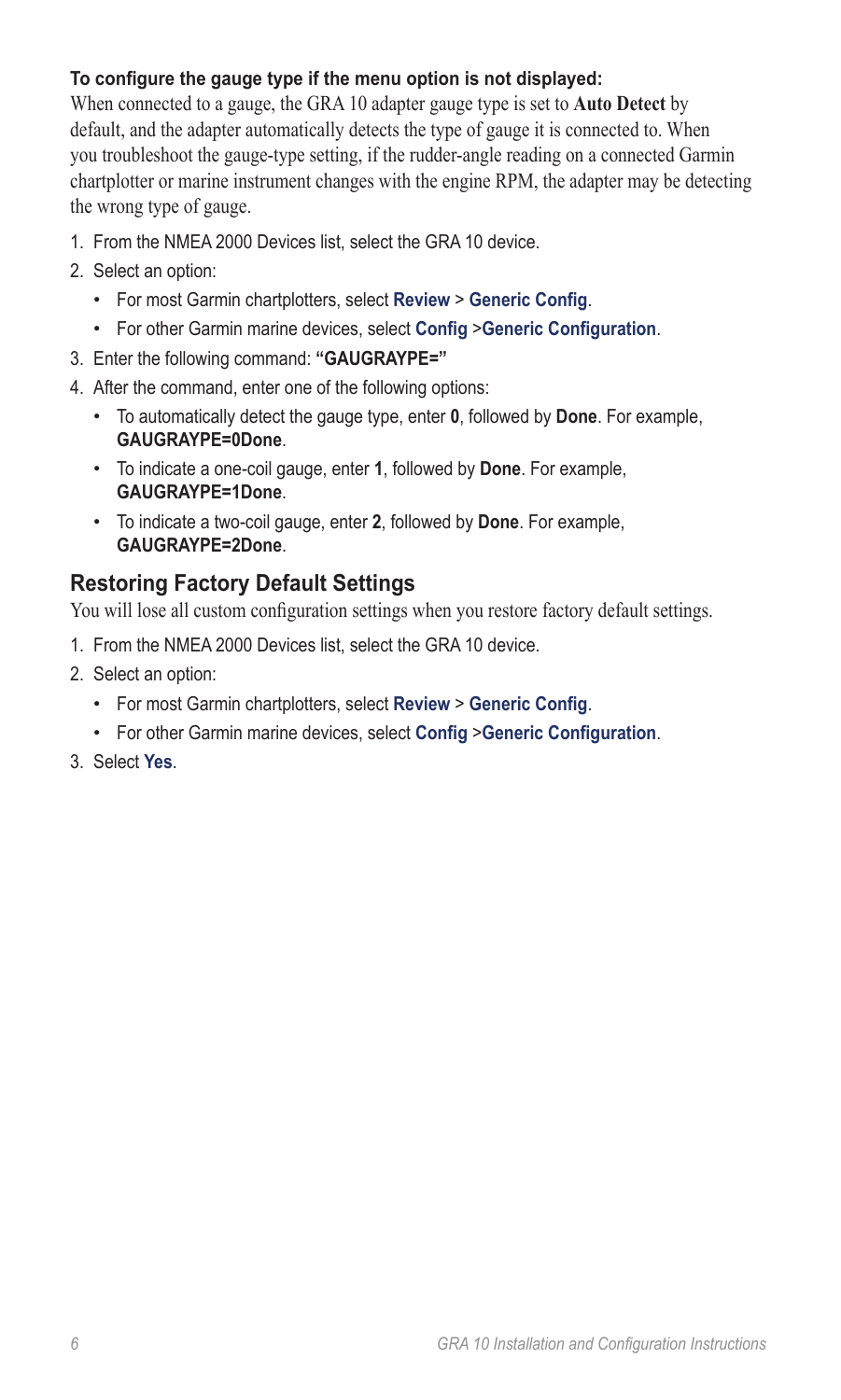# **Specifications**

## **Physical**

**Weight:** 12.85 oz. (365 g)

**Size:**  $(W \times H \times L)$   $\frac{31}{32} \times \frac{43}{64} \times 3\frac{3}{32}$  in.  $(24.7 \times 17.0 \times 78.6$  mm)

**Total Cable Length:** 16 ft. (4.9 m)

**Case Material:** Thermoplastic rubber (PCB overmold); PVC jacket (cable); PVC overmold (connectors/strain reliefs). Waterproof to IEC 529 IPX7 standards.

**Temperature Range:** From 5°F to 158°F (from -15°C to 70°C)

**Compass Safe Distance:** 2 in. (5 cm)

## **Electrical**

**Power Input Source:** 9–16 Vdc from the NMEA 2000 bus

**NMEA 2000 Power Usage:** 1.1 W max

**NMEA 2000 Load Equivalency Number (LEN):** 2 (100 mA)

### **Communications**

Use this table to determine the approved NMEA 2000 PGN information that is transmitted and received by a GRA 10 during communication with a NMEA 2000-compliant device.

| <b>Transmit</b> |                                                       | <b>Receive</b> |                                                       |
|-----------------|-------------------------------------------------------|----------------|-------------------------------------------------------|
| 059392          | <b>ISO Acknowledgment</b>                             | 059392         | ISO Acknowledgment                                    |
| 060928          | <b>ISO Address Claim</b>                              | 059904         | <b>ISO Request</b>                                    |
| 126208          | NMEA - Command/Request/<br>Acknowledge Group Function | 060928         | <b>ISO Address Claim</b>                              |
| 126464          | Transmit/Receive PGN List Group<br>Function           | 126208         | NMEA - Command/Request/<br>Acknowledge Group Function |
| 126996          | <b>Product Information</b>                            |                |                                                       |
| 127245          | Rudder                                                |                | The GRA 10 is NMEA 2000                               |



certified